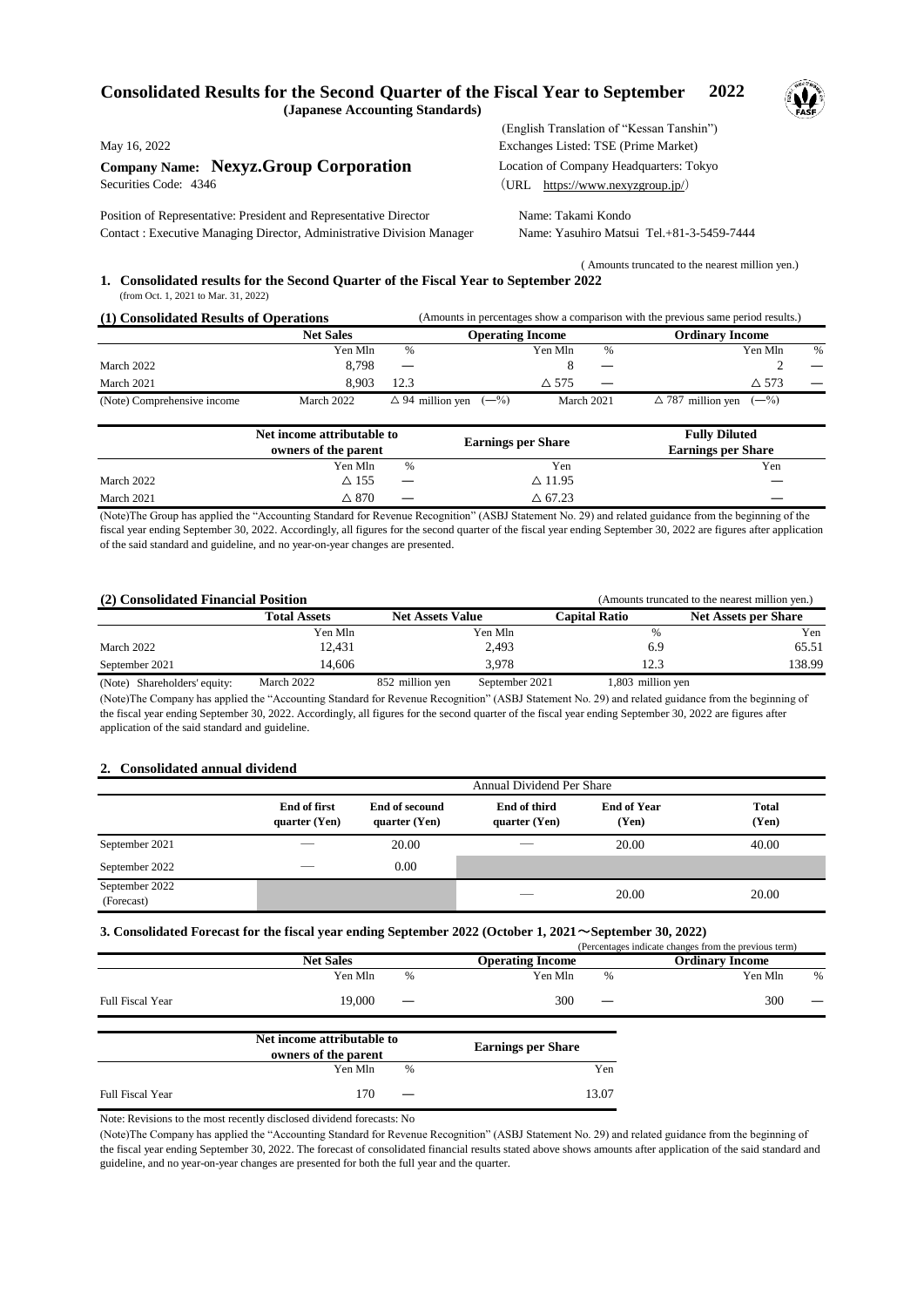|                                       | As of September 30, 2021 As of March 31, 2022 |                 |
|---------------------------------------|-----------------------------------------------|-----------------|
| Assets                                |                                               |                 |
| Current assets                        |                                               |                 |
| Cash and deposits                     | 3,427                                         | 2,444           |
| Notes and accounts receivable - trade | 3,460                                         | 1,964           |
| Lease receivables                     | 3,158                                         | 2,581           |
| Merchandise                           | 522                                           | 667             |
| Accounts receivable - other           | 172                                           | 332             |
| 0ther                                 | 585                                           | 581             |
| Allowance for doubtful accounts       | $\triangle$ 420                               | $\triangle$ 213 |
| Total current assets                  | 10,906                                        | 8,359           |
| Non-current assets                    |                                               |                 |
| Property, plant and equipment         |                                               |                 |
| Buildings, net                        | 1,039                                         | 1,021           |
| Tools, furniture and fixtures, net    | 112                                           | 110             |
| Other, net                            | 10                                            | 10              |
| Total property, plant and equipment   | 1,163                                         | 1, 141          |
| Intangible assets                     |                                               |                 |
| Goodwill                              | 1                                             | $\Omega$        |
| Software                              | 73                                            | 70              |
| Total intangible assets               | 75                                            | 70              |
| Investments and other assets          |                                               |                 |
| Investment securities                 | 890                                           | 910             |
| Leasehold and guarantee deposits      | 620                                           | 724             |
| Deferred tax assets                   | 429                                           | 710             |
| 0ther                                 | 1,355                                         | 1,346           |
| Allowance for doubtful accounts       | $\triangle$ 834                               | $\triangle$ 833 |
| Total investments and other assets    | 2,461                                         | 2,859           |
| Total non-current assets              | 3,700                                         | 4,071           |
| Total assets                          | 14,606                                        | 12, 431         |

(Millions of yen)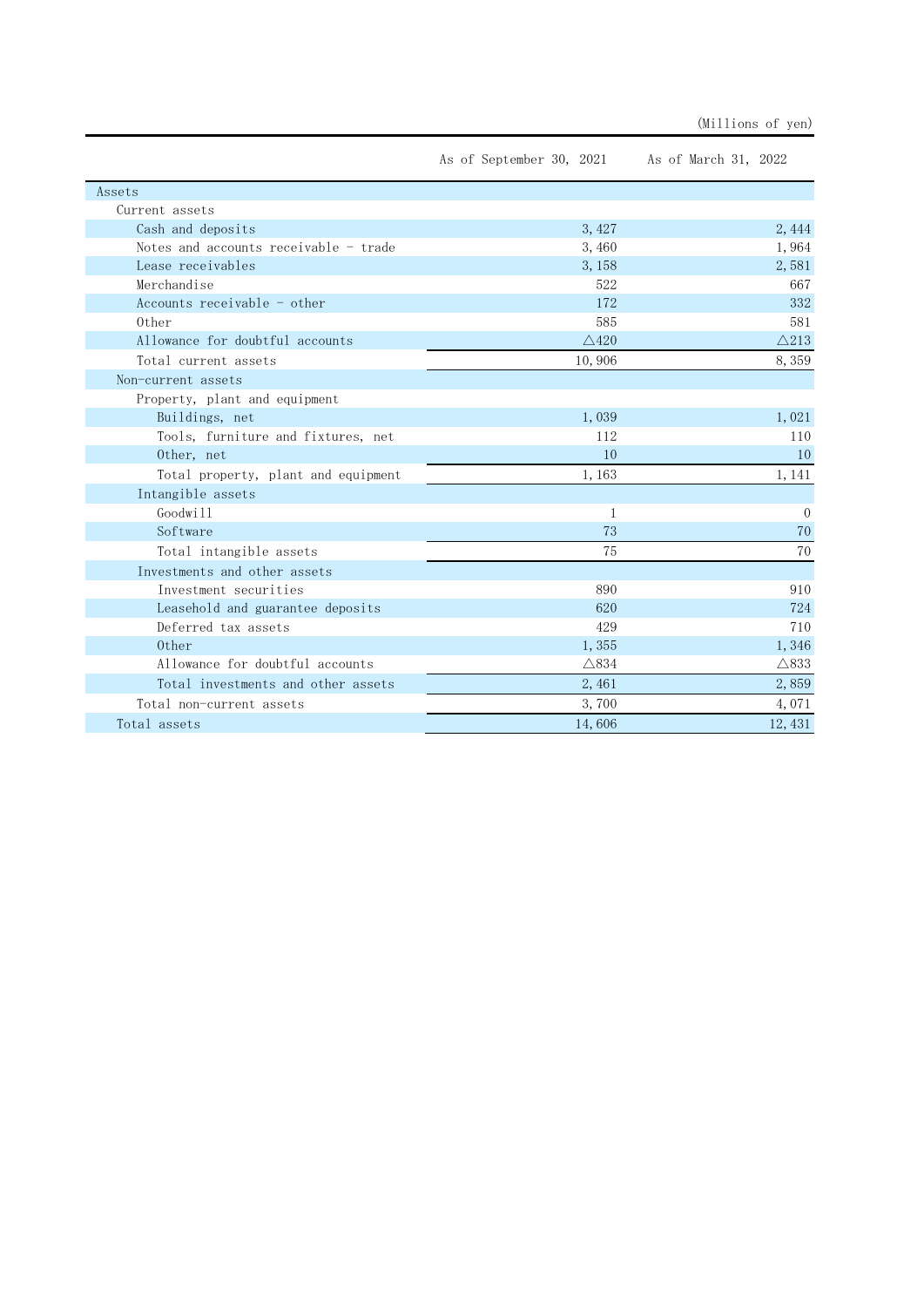| (Millions of | ven) |
|--------------|------|
|              |      |

|                                          | As of September 30, 2021 | As of March 31, 2022 |
|------------------------------------------|--------------------------|----------------------|
| Liabilities                              |                          |                      |
| Current liabilities                      |                          |                      |
| Accounts payable - trade                 | 1,269                    | 1,520                |
| Short-term borrowings                    | 1,200                    | 1,200                |
| Current portion of long-term borrowings  | 1,836                    | 1,846                |
| Accounts payable - other                 | 393                      | 376                  |
| Income taxes payable                     | 211                      | 41                   |
| Contract cancellation adjustment reserve | 1,545                    | 1,619                |
| Provision for bonuses                    | 316                      | 43                   |
| Other                                    | 699                      | 961                  |
| Total current liabilities                | 7,473                    | 7,610                |
| Non-current liabilities                  |                          |                      |
| Long-term borrowings                     | 2,870                    | 2,023                |
| Other                                    | 283                      | 304                  |
| Total non-current liabilities            | 3, 153                   | 2,328                |
| Total liabilities                        | 10,627                   | 9,938                |
| Net assets                               |                          |                      |
| Shareholders' equity                     |                          |                      |
| Share capital                            | 1,198                    | 1,210                |
| Capital surplus                          | 9                        | 20                   |
| Retained earnings                        | 1,302                    | 325                  |
| Treasury shares                          | $\triangle$ 899          | $\triangle$ 898      |
| Total shareholders' equity               | 1,611                    | 658                  |
| Accumulated other comprehensive income   |                          |                      |
| Valuation difference on available-for-   | 191                      | 192                  |
| sale securities                          |                          |                      |
| Foreign currency translation adjustment  | 1                        | 1                    |
| Total accumulated other comprehensive    | 192                      | 194                  |
| income                                   |                          |                      |
| Share acquisition rights                 | 6                        | $\Omega$             |
| Non-controlling interests                | 2,168                    | 1,639                |
| Total net assets                         | 3,978                    | 2.493                |
| Total liabilities and net assets         | 14,606                   | 12, 431              |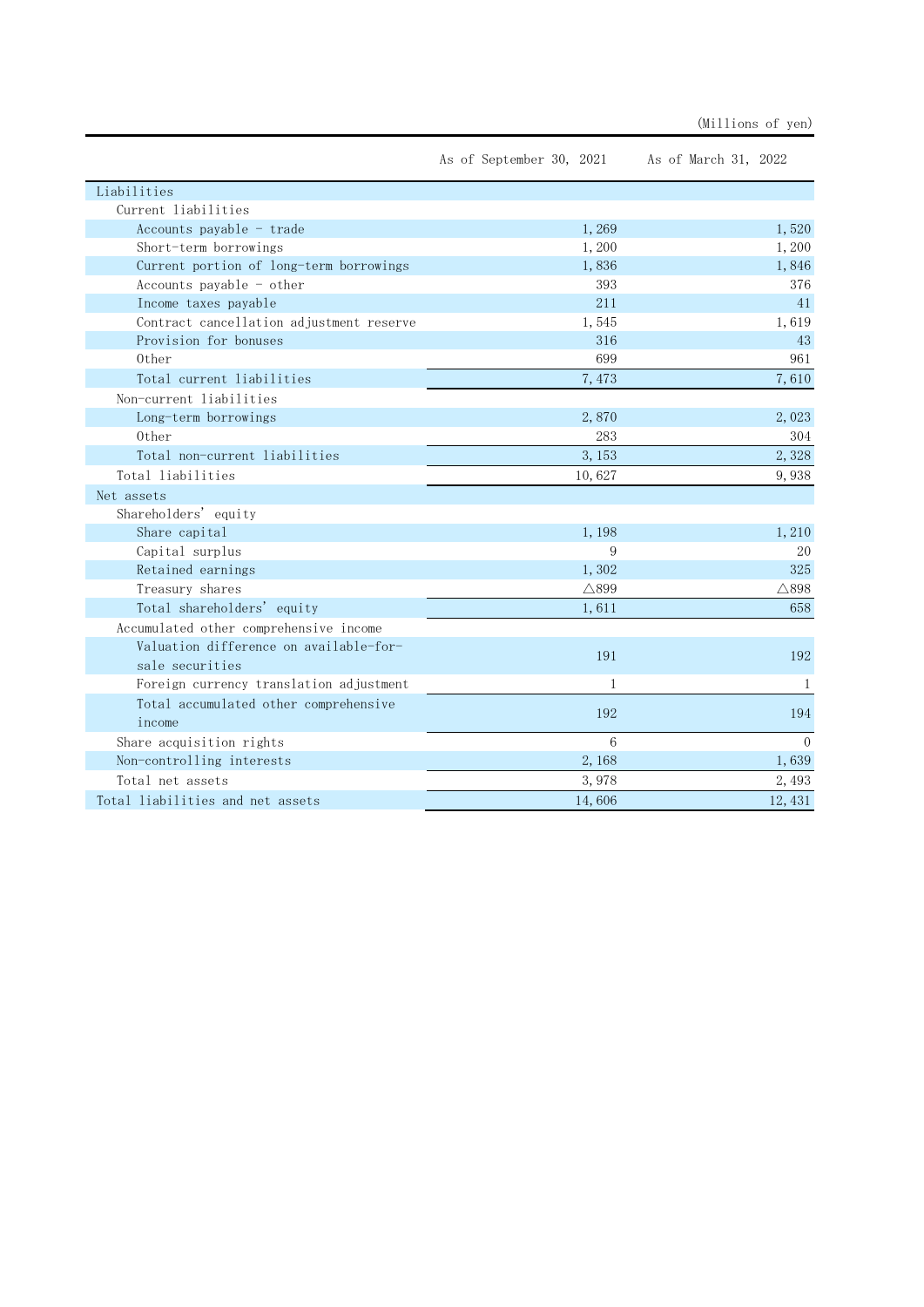|                                              | Six months ended<br>March 31, 2021 | Six months ended<br>March 31, 2022 |
|----------------------------------------------|------------------------------------|------------------------------------|
| Net sales                                    | 8,903                              | 8,798                              |
| Cost of sales                                | 4,957                              | 4,750                              |
| Gross profit                                 | 3,946                              | 4,047                              |
| Selling, general and administrative expenses | 4,522                              | 4,039                              |
| Operating profit (loss)                      | $\triangle$ 575                    | $\, 8$                             |
| Non-operating income                         |                                    |                                    |
| Interest income                              | $\Omega$                           | $\overline{0}$                     |
| Interest on tax refund                       | 1                                  | $\Omega$                           |
| Receipt benefit                              | 6                                  |                                    |
| Subsidies for employment adjustment          | 3                                  |                                    |
| Administrative service fee income            |                                    | 10                                 |
| 0ther                                        | 13                                 | 9                                  |
| Total non-operating income                   | 25                                 | 21                                 |
| Non-operating expenses                       |                                    |                                    |
| Interest expenses                            | 17                                 | 13                                 |
| Commission expenses                          | $\overline{2}$                     | 7                                  |
| 0ther                                        | $\overline{2}$                     | 5                                  |
| Total non-operating expenses                 | 22                                 | $26\,$                             |
| Ordinary profit (loss)                       | $\triangle$ 573                    | $\overline{2}$                     |
| Extraordinary income                         |                                    |                                    |
| Gain on reversal of share acquisition rights |                                    | 4                                  |
| Total extraordinary income                   |                                    | $\overline{4}$                     |
| Extraordinary losses                         |                                    |                                    |
| Loss on valuation of investment securities   | 18                                 | $\Omega$                           |
| Loss on valuation of shares of subsidiaries  |                                    |                                    |
| and associates                               | 15                                 |                                    |
| Total extraordinary losses                   | 33                                 | $\overline{0}$                     |
| Profit (loss) before income taxes            | $\triangle 607$                    | $\,6\,$                            |
| Income taxes - current                       | 101                                | 16                                 |
| Income taxes - deferred                      | 80                                 | 86                                 |
| Total income taxes                           | 182                                | 102                                |
| Loss                                         | $\triangle$ 789                    | $\triangle$ 96                     |
| Profit attributable to non-controlling       |                                    |                                    |
| interests                                    | 81                                 | 58                                 |
| Loss attributable to owners of parent        | $\triangle$ 870                    | $\triangle$ 155                    |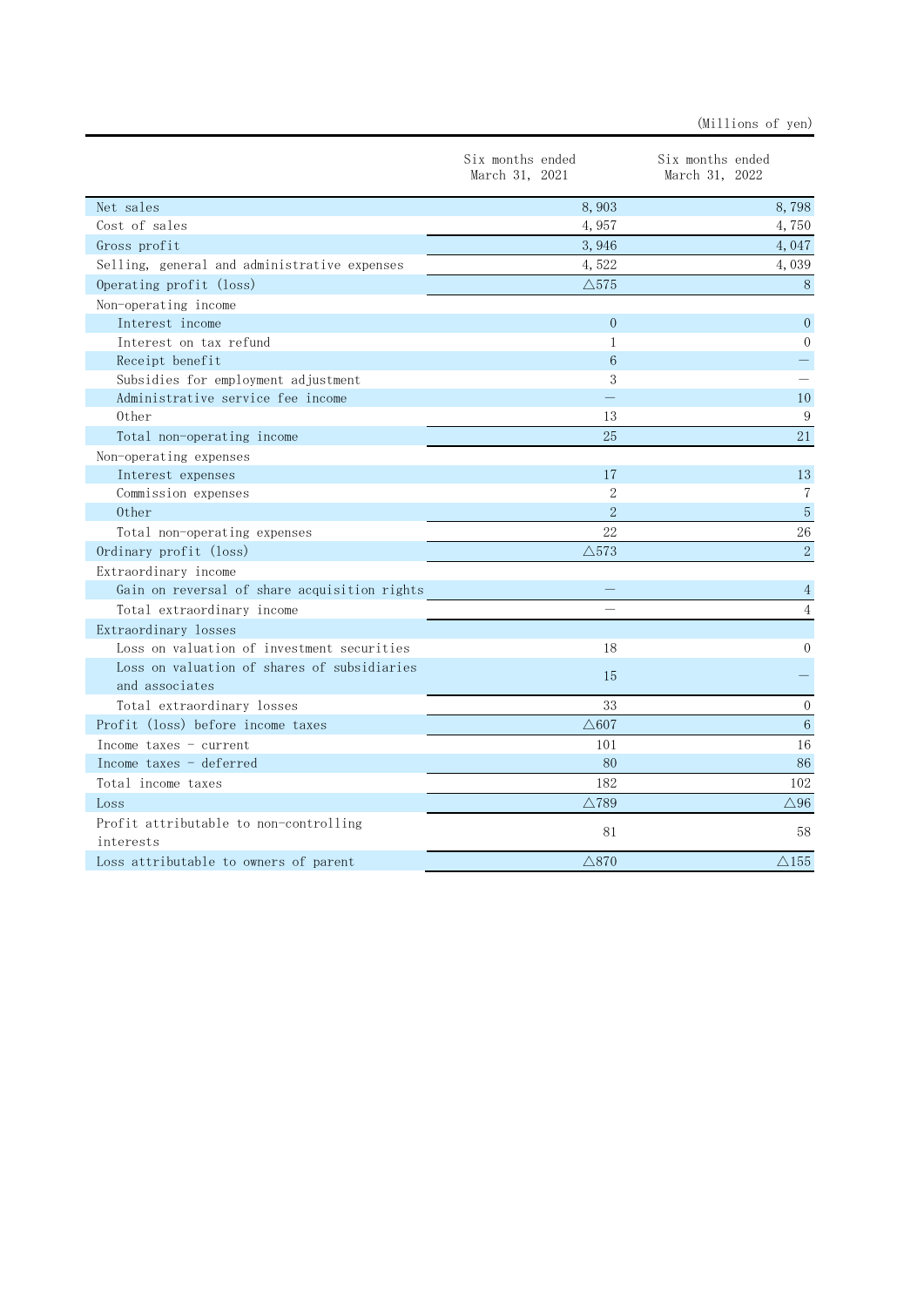(Millions of yen)

|                                                                    | Six months ended<br>March 31, 2021 | Six months ended<br>March 31, 2022 |
|--------------------------------------------------------------------|------------------------------------|------------------------------------|
| Loss                                                               | $\wedge$ 789                       | $\triangle$ 96                     |
| Other comprehensive income                                         |                                    |                                    |
| Valuation difference on available-for-sale<br>securities           | $\Omega$                           |                                    |
| Foreign currency translation adjustment                            |                                    |                                    |
| Total other comprehensive income                                   |                                    | $\mathcal{D}_{\mathcal{L}}$        |
| Comprehensive income                                               | $\triangle$ 787                    | $\triangle$ 94                     |
| Comprehensive income attributable to                               |                                    |                                    |
| Comprehensive income attributable to owners<br>of parent           | $\triangle$ 869                    | $\triangle$ 153                    |
| Comprehensive income attributable to non-<br>controlling interests | 82                                 | 59                                 |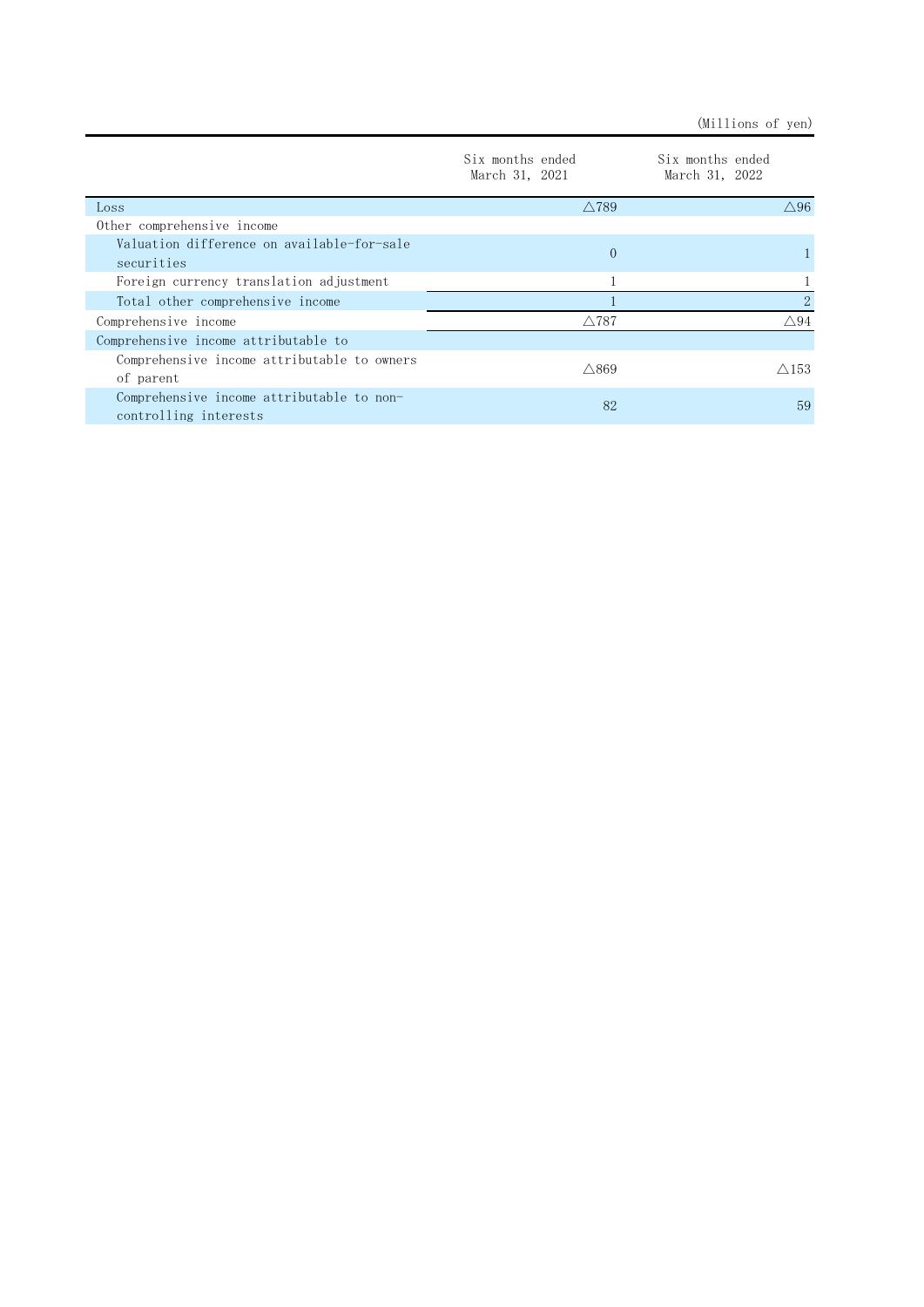|                                                        |                                    | (Millions of yen)                  |
|--------------------------------------------------------|------------------------------------|------------------------------------|
|                                                        | Six months ended<br>March 31, 2021 | Six months ended<br>March 31, 2022 |
| Cash flows from operating activities                   |                                    |                                    |
| Profit (loss) before income taxes                      | $\triangle 607$                    | 6                                  |
| Depreciation and amortization                          | 63                                 | 60                                 |
| Amortization of goodwill                               | 3                                  | -1                                 |
| Increase (decrease) in contract cancellation           | 322                                | 74                                 |
| adjustment reserve                                     |                                    |                                    |
| Increase (decrease) in provision for bonuses           | $\triangle$ 83                     | $\triangle$ 272                    |
| Increase (decrease) in allowance for                   | 113                                | $\triangle$ 18                     |
| doubtful accounts                                      |                                    |                                    |
| Interest and dividend income                           | $\triangle$ 1                      | $\triangle1$                       |
| Interest expenses                                      | 17                                 | 13                                 |
| Loss (gain) on valuation of investment<br>securities   | 18                                 | $\Omega$                           |
| Loss (gain) on valuation of shares of                  |                                    |                                    |
| subsidiaries and associates                            | 15                                 |                                    |
| Decrease (increase) in trade receivables               | 301                                | $\triangle$ 225                    |
| Decrease (increase) in lease receivables               | 26                                 | 576                                |
| Decrease (increase) in inventories                     | $\triangle$ 171                    | $\triangle$ 144                    |
| Decrease (increase) in advances paid                   | $\triangle$ 21                     | $\triangle$ 8                      |
| Increase (decrease) in trade payables                  | 432                                | 250                                |
| Increase (decrease) in contract liabilities            | $\equiv$                           | 133                                |
| Increase (decrease) in accounts payable -              |                                    |                                    |
| other                                                  | 51                                 | -1                                 |
| Increase (decrease) in accrued consumption             | 108                                | $\triangle$ 261                    |
| taxes                                                  |                                    |                                    |
| Increase (decrease) in deposits received               | 53                                 | 307                                |
| Other, net                                             | $\triangle2$                       | $\triangle 24$                     |
| Subtotal                                               | 642                                | 470                                |
| Interest and dividends received                        | $\mathbf{1}$                       | $\Omega$                           |
| Interest paid                                          | $\triangle$ 17                     | $\triangle$ 13                     |
| Income taxes refund (paid)                             | 475                                | $\triangle 175$                    |
| Net cash provided by (used in) operating               | 1, 101                             | 281                                |
| activities                                             |                                    |                                    |
| Cash flows from investing activities                   |                                    |                                    |
| Purchase of investment securities                      | $\triangle$ 54                     | $\triangle 3$                      |
| Proceeds from sale of investment securities            | $\overline{0}$                     |                                    |
| Purchase of property, plant and equipment              | $\triangle$ 17                     | $\triangle 14$                     |
| Purchase of intangible assets                          | $\triangle$ 25                     | $\bigtriangleup 8$                 |
| Payments of leasehold and guarantee deposits           | $\triangle$ 105                    | $\triangle$ 114                    |
| Proceeds from refund of leasehold and                  | 30                                 | 5                                  |
| guarantee deposits                                     |                                    |                                    |
| Other, net                                             | 43                                 | $\triangle 35$                     |
| Net cash provided by (used in) investing<br>activities | $\triangle$ 129                    | $\triangle$ 171                    |